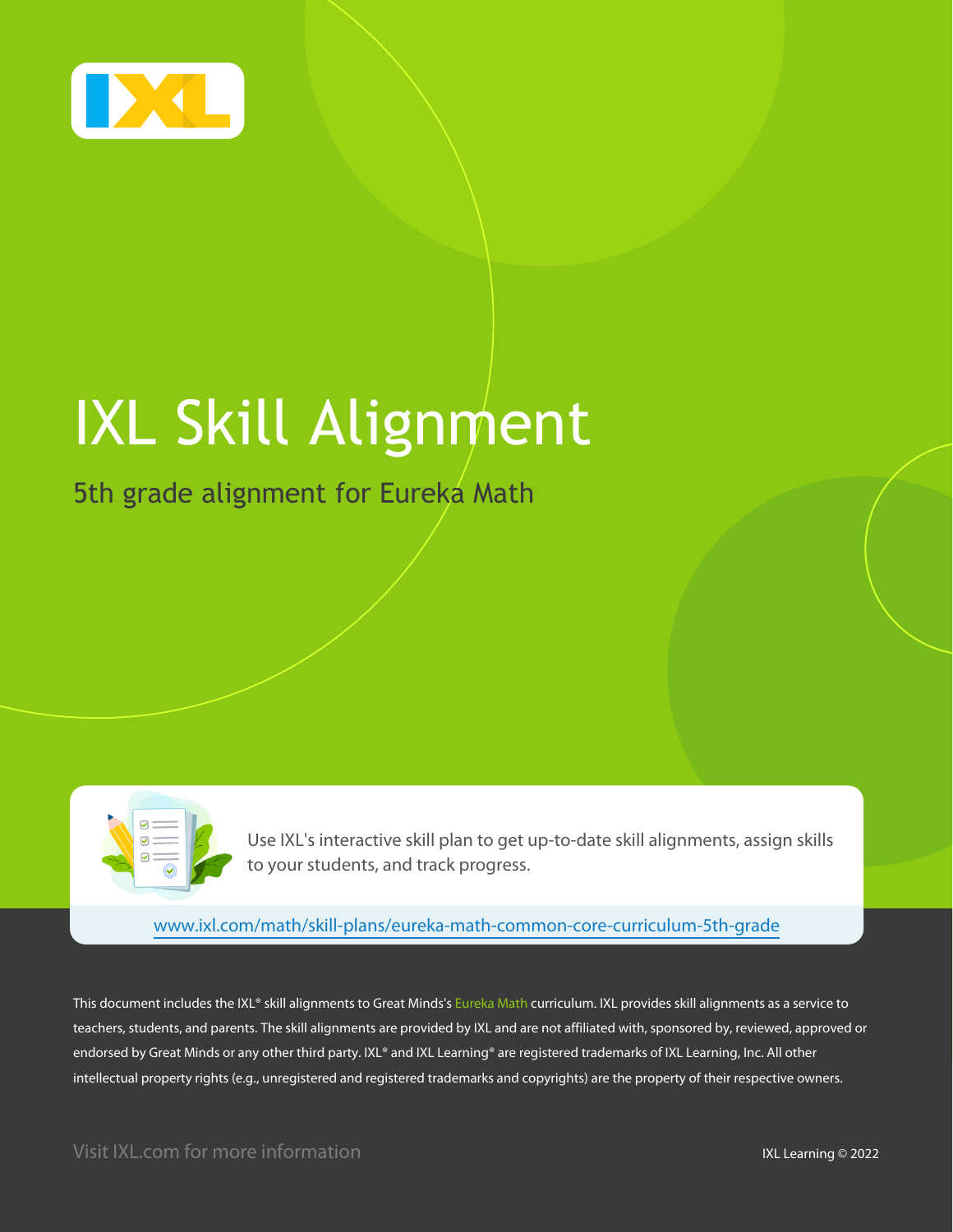

### Place Value and Decimal Fractions

| <b>Textbook section</b>                                      | <b>IXL skills</b>                                                                                                                                                                                                                                                 |
|--------------------------------------------------------------|-------------------------------------------------------------------------------------------------------------------------------------------------------------------------------------------------------------------------------------------------------------------|
| Topic A: Multiplicative Patterns on the Place Value<br>Chart | 1. Multiply a decimal by a power of ten DN2<br>2. Compare and convert metric units of length 8MZ                                                                                                                                                                  |
|                                                              | Also consider<br>• Place values in decimal numbers X8U<br>• Divide by powers of ten H2N                                                                                                                                                                           |
| Topic B: Decimal Fractions and Place Value<br>Patterns       | 1. Convert decimals between standard and<br>expanded form WTU                                                                                                                                                                                                     |
|                                                              | Also consider<br>• Understanding decimals expressed in words F9G<br>• Place values in decimal numbers X8U<br>• Compare decimal numbers NSG<br>Put decimal numbers in order YUX<br>$\bullet$                                                                       |
| Topic C: Place Value and Rounding Decimal<br>Fractions       |                                                                                                                                                                                                                                                                   |
| <b>Topic D:</b> Adding and Subtracting Decimals              | 1. Add decimal numbers BDX<br>2. Subtract decimal numbers SC8<br>3. Add and subtract decimal numbers 7VJ<br>4. Add and subtract decimals: word problems 35U<br>Also consider<br>Add and subtract money amounts A8R<br>• Add and subtract money: word problems DLC |
| <b>Topic E: Multiplying Decimals</b>                         |                                                                                                                                                                                                                                                                   |
| <b>Topic F: Dividing Decimals</b>                            | 1. Add and subtract decimals: word problems 35U<br>2. Add and subtract money: word problems DLC<br>2. Dirichletc 100111                                                                                                                                           |

3. [Price lists](https://www.ixl.com/math/grade-5/price-lists) [WUU](https://www.ixl.com/math/grade-5/price-lists)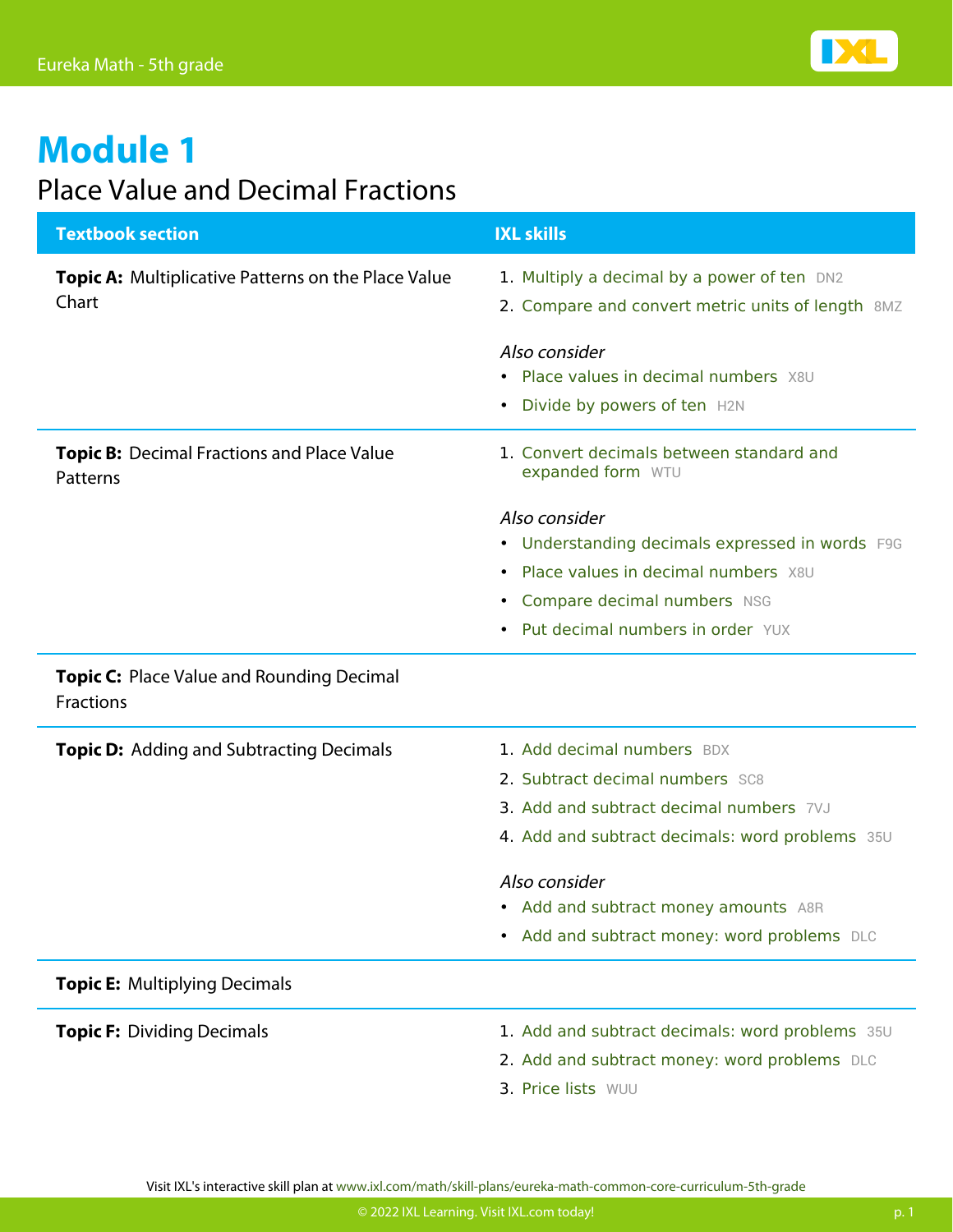

### Also consider

• [Add, subtract, multiply, and divide decimals:](https://www.ixl.com/math/grade-5/add-subtract-multiply-and-divide-decimals-word-problems) [word problems](https://www.ixl.com/math/grade-5/add-subtract-multiply-and-divide-decimals-word-problems) [7SX](https://www.ixl.com/math/grade-5/add-subtract-multiply-and-divide-decimals-word-problems)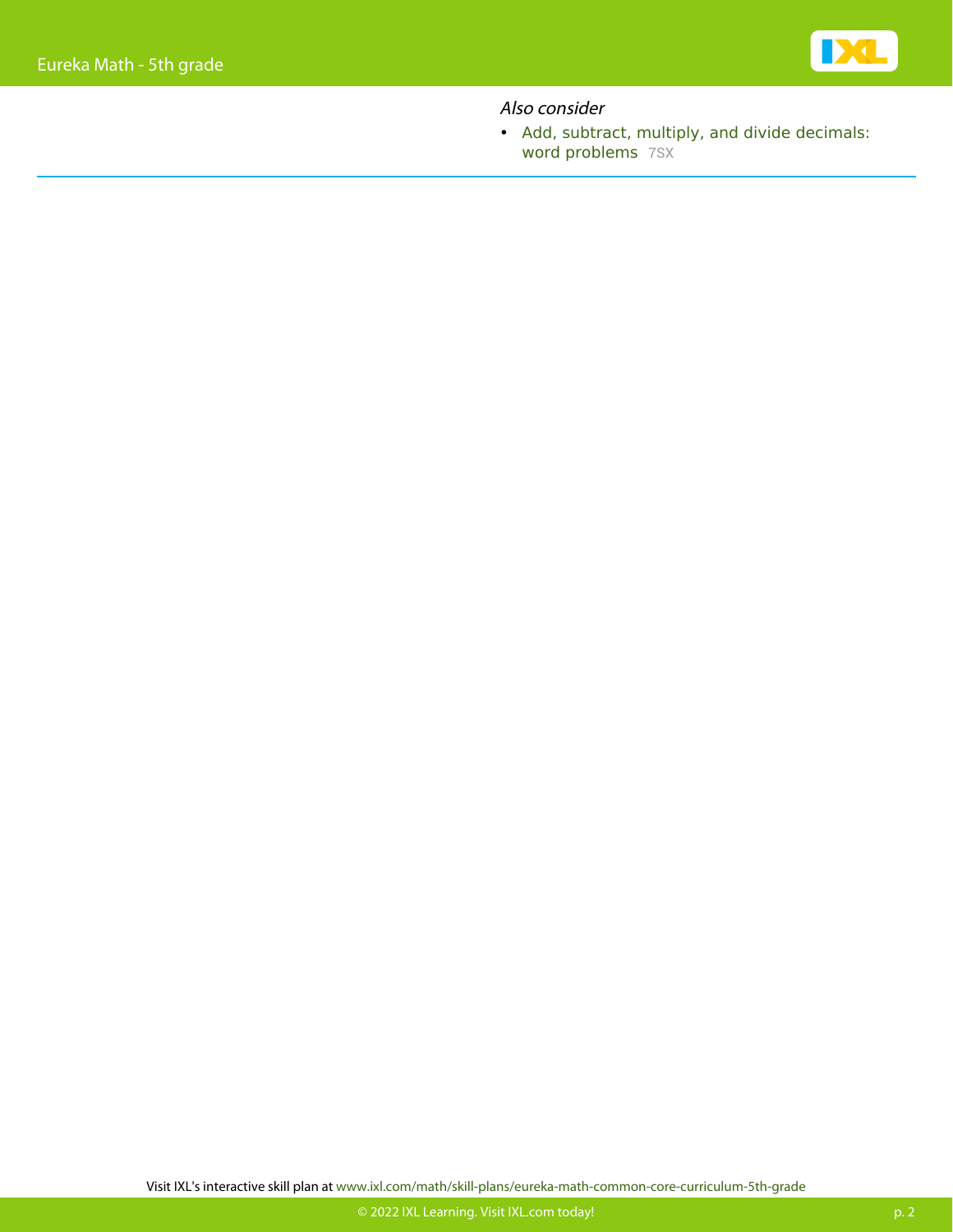

### Multi-Digit Whole Number and Decimal Fraction Operations

| <b>Textbook section</b>                                                                   | <b>IXL skills</b>                                              |
|-------------------------------------------------------------------------------------------|----------------------------------------------------------------|
| <b>Topic A: Mental Strategies for Multi-Digit Whole</b><br><b>Number Multiplication</b>   | 1. Multiplication patterns over increasing place<br>values BCK |
|                                                                                           | 2. Multiply numbers ending in zeroes 3V9                       |
|                                                                                           | 3. Multiply numbers ending in zeroes: word<br>problems 8KY     |
|                                                                                           | 4. Estimate products TKD                                       |
|                                                                                           | 5. Estimate products: word problems 9JW                        |
| Topic B: The Standard Algorithm for Multi-Digit                                           | 1. Multiply 2-digit numbers by 2-digit numbers LLJ             |
| <b>Whole Number Multiplication</b>                                                        | 2. Multiply 2-digit numbers by 3-digit numbers JHB             |
|                                                                                           | 3. Multiply by 3-digit numbers NSP                             |
|                                                                                           | 4. Write numerical expressions: two<br>operations 8ME          |
|                                                                                           | Also consider                                                  |
|                                                                                           | Multiply 2-digit numbers by larger numbers 9VQ<br>$\bullet$    |
|                                                                                           | Multiply by 2-digit numbers: word problems J95<br>$\bullet$    |
| <b>Topic C:</b> Decimal Multi-Digit Multiplication                                        | 1. Estimate products of decimals SL7                           |
|                                                                                           | 2. Multiply decimals and whole numbers: word<br>problems 83A   |
|                                                                                           | 3. Multiply money amounts: word problems U5L                   |
| <b>Topic D:</b> Measurement Word Problems with Whole<br>Number and Decimal Multiplication | 1. Compare and convert customary units of<br>volume 96B        |
|                                                                                           | 2. Compare and convert metric units of length 8MZ              |
|                                                                                           | 3. Compare and convert metric units of<br>weight TM9           |
|                                                                                           | 4. Compare and convert metric units of<br>volume 27C           |
|                                                                                           | 5. Compare and convert metric units PJL                        |
|                                                                                           | Also consider                                                  |
|                                                                                           | • Convert time units CXF                                       |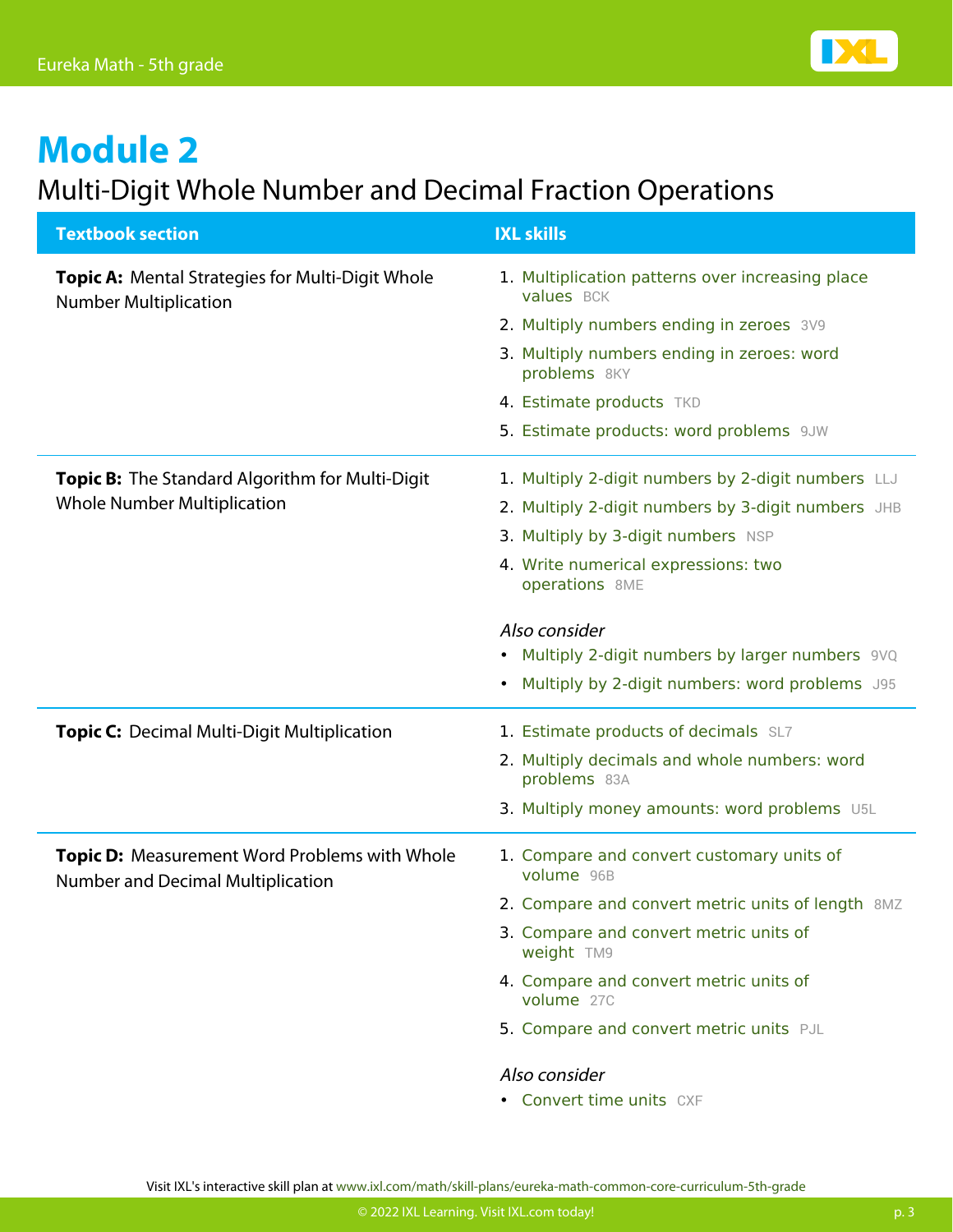

|                                                                                   | • Compare and convert customary units of<br>length 7E8                         |
|-----------------------------------------------------------------------------------|--------------------------------------------------------------------------------|
|                                                                                   | • Compare and convert customary units of<br>weight XST                         |
|                                                                                   | • Compare and convert customary units 8DZ                                      |
|                                                                                   | • Compare customary units by multiplying WU8                                   |
| Topic E: Mental Strategies for Multi-Digit Whole<br><b>Number Division</b>        | 1. Division patterns over increasing place<br>values 8Z6                       |
|                                                                                   | 2. Divide numbers ending in zeroes J8Y                                         |
|                                                                                   | 3. Divide numbers ending in zeroes: word<br>problems G66                       |
|                                                                                   | 4. Estimate quotients V8H                                                      |
|                                                                                   | 5. Estimate quotients: word problems HD6                                       |
| <b>Topic F: Partial Quotients and Multi-Digit Whole</b><br><b>Number Division</b> | 1. Divide 2-digit and 3-digit numbers by 2-digit<br>numbers HMA                |
|                                                                                   | 2. Divide 2-digit and 3-digit numbers by 2-digit<br>numbers: word problems AJW |
|                                                                                   | 3. Divide 4-digit numbers by 2-digit numbers 35K                               |
|                                                                                   | 4. Divide 4-digit numbers by 2-digit numbers: word<br>problems J8L             |
| <b>Topic G: Partial Quotients and Multi-Digit Decimal</b><br><b>Division</b>      | 1. Decimal division patterns over increasing place<br>values GBS               |
|                                                                                   | 2. Division with decimal quotients J9Z                                         |
|                                                                                   | 3. Division with decimal quotients: word<br>problems Z2X                       |
|                                                                                   | 4. Divide money amounts: word problems 2RU                                     |
| <b>Topic H:</b> Measurement Word Problems with Multi-<br><b>Digit Division</b>    | 1. Divide 2-digit and 3-digit numbers by 2-digit<br>numbers: word problems AJW |
|                                                                                   | 2. Divide 4-digit numbers by 2-digit numbers: word<br>problems J8L             |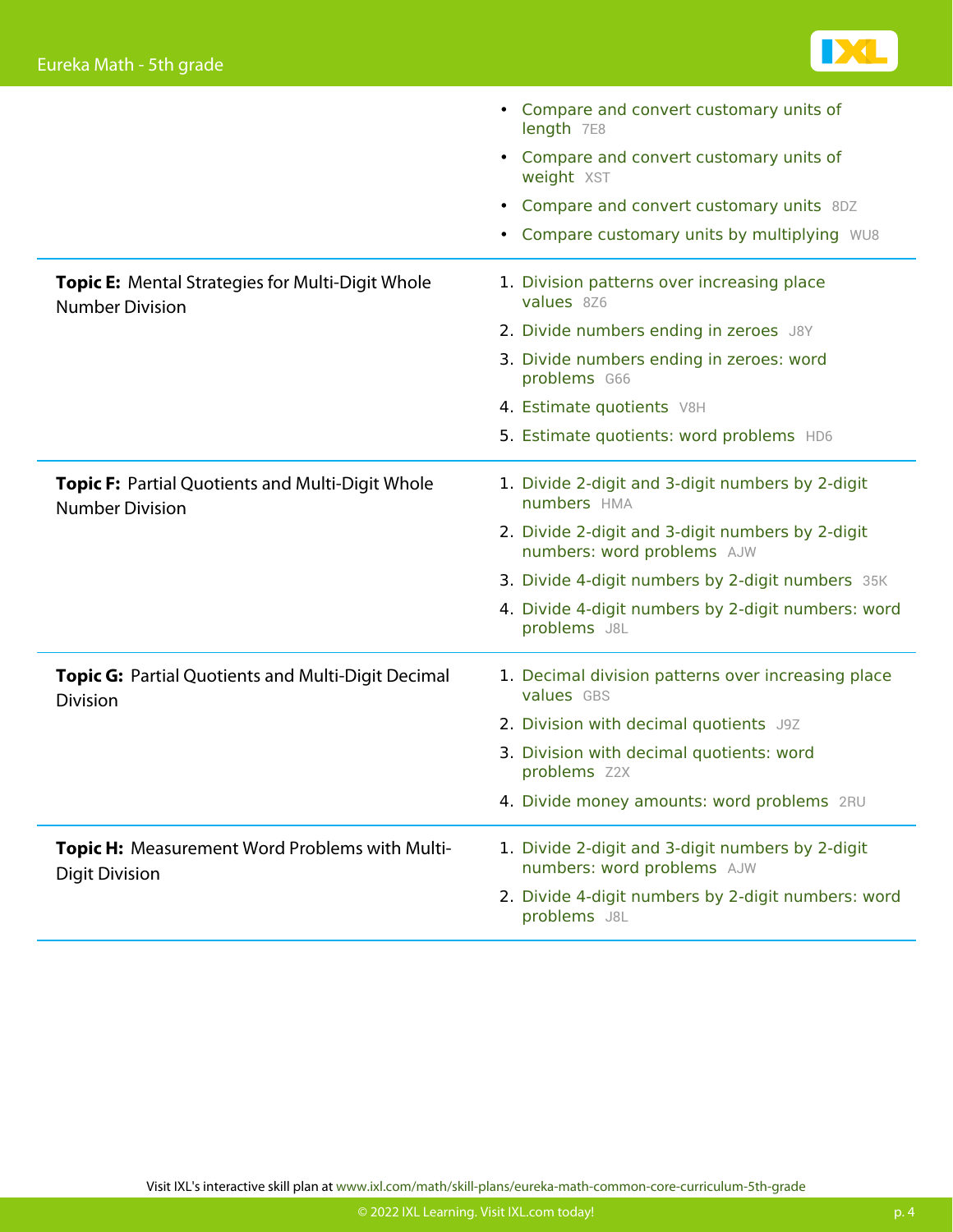

### Addition and Subtraction of Fractions

| <b>Textbook section</b>                       | <b>IXL skills</b>                                                             |
|-----------------------------------------------|-------------------------------------------------------------------------------|
| <b>Topic A: Equivalent Fractions</b>          | 1. Decompose fractions multiple ways 7FU                                      |
|                                               | 2. Multiply unit fractions by whole numbers using<br>number lines X8E         |
|                                               | 3. Multiply fractions by whole numbers using<br>number lines DRU              |
|                                               | Also consider                                                                 |
|                                               | • Add and subtract fractions with like<br>denominators using number lines SUT |
|                                               | • Add and subtract fractions with like<br>denominators FXW                    |
|                                               | Multiples of unit fractions: find the missing<br>numbers MR5                  |
|                                               | • Multiply fractions by whole numbers II 69L                                  |
|                                               | Multiply fractions by whole numbers: word<br>problems U2V                     |
| <b>Topic B:</b> Making Like Units Pictorially | 1. Add fractions with unlike denominators D9N                                 |
|                                               | 2. Subtract fractions with unlike denominators VSP                            |
|                                               | 3. Add and subtract fractions with unlike<br>denominators: word problems TCD  |
|                                               | Also consider                                                                 |
|                                               | • Add fractions with unlike denominators using<br>models 2BS                  |
|                                               | • Subtract fractions with unlike denominators<br>using models QA6             |
| <b>Topic C:</b> Making Like Units Numerically | 1. Add fractions with unlike denominators D9N                                 |
|                                               | 2. Subtract fractions with unlike denominators VSP                            |
|                                               | 3. Add and subtract fractions with unlike<br>denominators: word problems TCD  |
|                                               | 4. Add 3 or more fractions with unlike<br>denominators PBF                    |
|                                               | 5. Add 3 or more fractions: word problems BFQ                                 |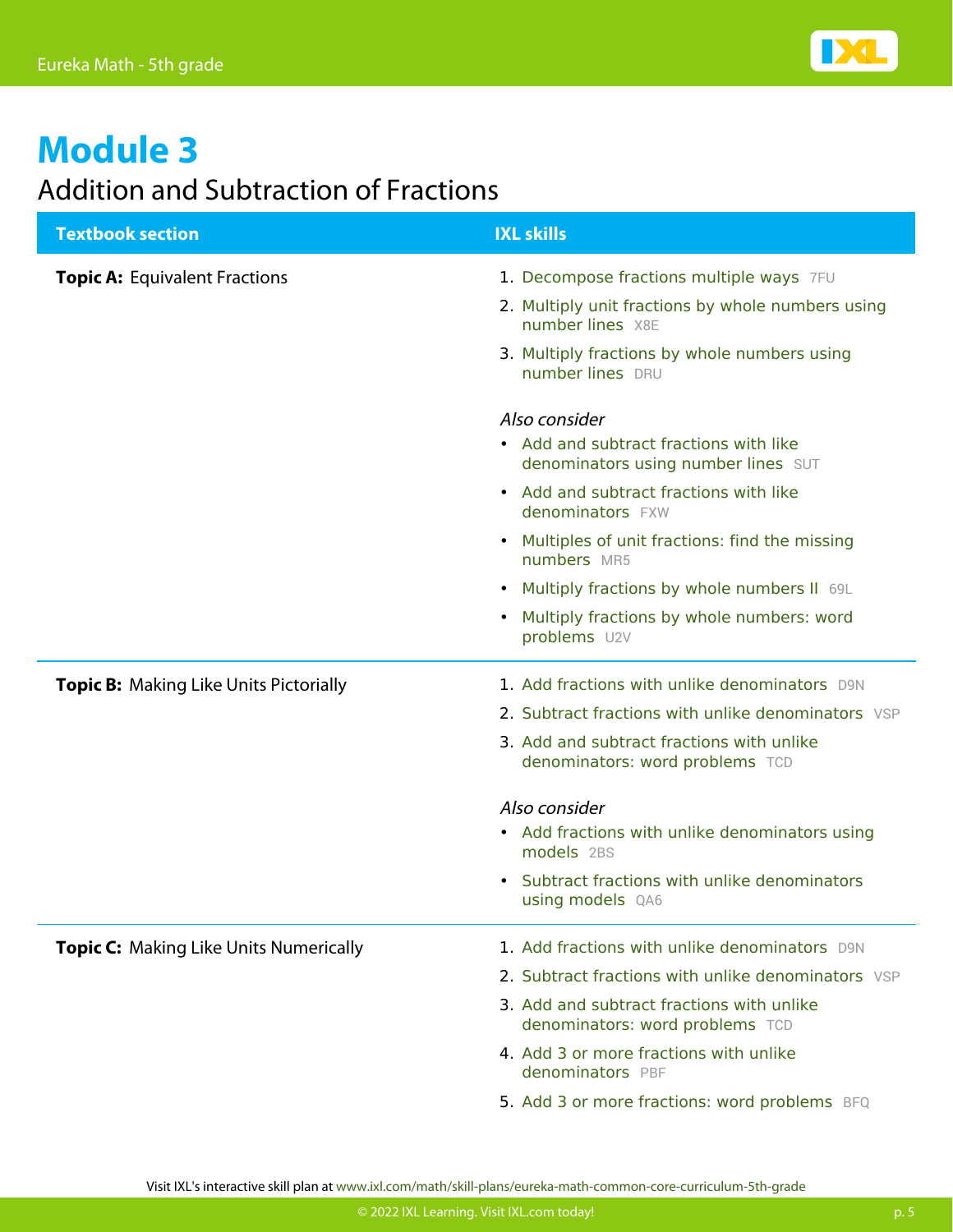**Topic D: Further Applications** 



| 6. Add mixed numbers with unlike<br>denominators FHD                     |
|--------------------------------------------------------------------------|
| 7. Subtract mixed numbers with unlike<br><b>denominators</b> FAA         |
| 8. Add and subtract mixed numbers: word<br>problems 6BH                  |
| 9. Add and subtract fractions in recipes W9K                             |
| 1. Compare sums and differences of unit<br>fractions N6D                 |
| 2. Complete addition and subtraction sentences<br>with fractions FCA     |
| 3. Inequalities with addition and subtraction of<br>fractions 7H5        |
| 4. Complete addition and subtraction sentences<br>with mixed numbers PSP |
| 5. Inequalities with addition and subtraction of<br>mixed numbers 9GK    |
| Also consider                                                            |
| • Compare fractions using benchmarks MJZ                                 |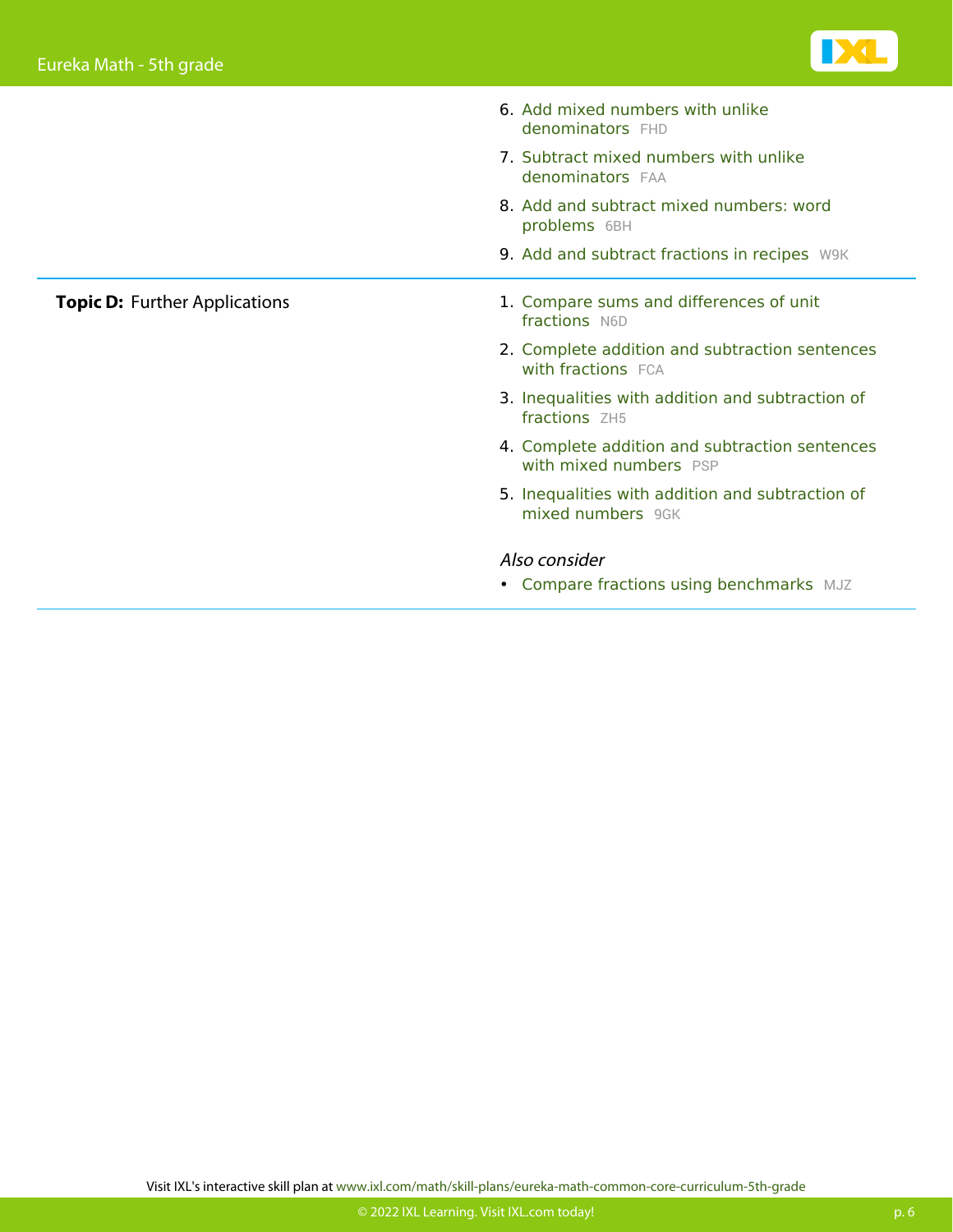

### Multiplication and Division of Fractions and Decimal Fractions

| <b>Textbook section</b>                                           | <b>IXL skills</b>                                                                                                                                                                                                                                                                                                                                                                                                                                                                                                                                                           |
|-------------------------------------------------------------------|-----------------------------------------------------------------------------------------------------------------------------------------------------------------------------------------------------------------------------------------------------------------------------------------------------------------------------------------------------------------------------------------------------------------------------------------------------------------------------------------------------------------------------------------------------------------------------|
| <b>Topic A:</b> Line Plots of Fraction Measurements               | 1. Create and interpret line plots with<br>fractions XBS                                                                                                                                                                                                                                                                                                                                                                                                                                                                                                                    |
| <b>Topic B:</b> Fractions as Division                             | 1. Convert between improper fractions and mixed<br>numbers B7X                                                                                                                                                                                                                                                                                                                                                                                                                                                                                                              |
| <b>Topic C:</b> Multiplication of a Whole Number by a<br>Fraction | 1. Multiply fractions by whole numbers I QFQ<br>2. Multiply fractions by whole numbers II 69L<br>3. Multiply fractions by whole numbers: word<br>problems U2V                                                                                                                                                                                                                                                                                                                                                                                                               |
| <b>Topic D:</b> Fraction Expressions and Word Problems            | 1. Add and subtract fractions with unlike<br>denominators: word problems TCD<br>2. Multiply fractions by whole numbers: word<br>problems U2V<br>3. Add, subtract, multiply, and divide fractions and<br>mixed numbers: word problems APD                                                                                                                                                                                                                                                                                                                                    |
| <b>Topic E:</b> Multiplication of a Fraction by a Fraction        | 1. Complete the decimal multiplication sentence<br><b>using grids R9T</b><br>2. Multiply two decimals: products up to<br>hundredths FLL<br>3. Multiply two unit fractions using models HDJ<br>4. Multiply two fractions using models: fill in the<br>missing factor AT7<br>5. Multiply two fractions using models UAY<br>6. Multiply two fractions 8KV<br>7. Multiply two fractions: word problems 38Y<br>8. Multiply a mixed number by a whole<br>number 6Q4<br>9. Multiply a mixed number by a fraction G7W<br>10. Multiply fractions and mixed numbers in<br>recipes QHN |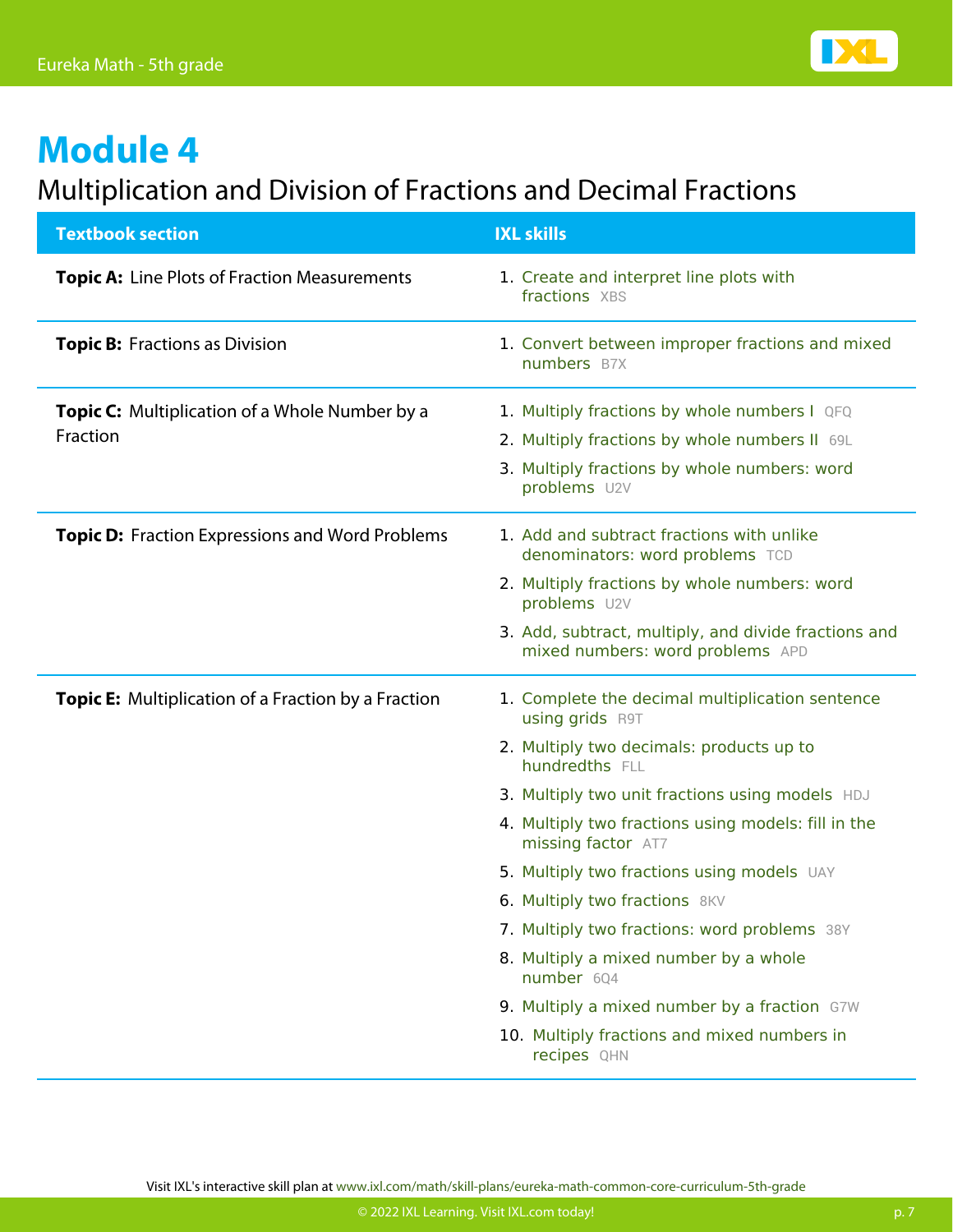

| <b>Topic F:</b> Multiplication with Fractions and<br>Decimals as Scaling and Word Problems | 1. Convert mixed numbers to decimals 99M                         |
|--------------------------------------------------------------------------------------------|------------------------------------------------------------------|
|                                                                                            | 2. Multiply decimals and whole numbers: word<br>problems 83A     |
|                                                                                            | 3. Multiply fractions by whole numbers: word<br>problems U2V     |
|                                                                                            | 4. Multiply two fractions: word problems 38Y                     |
|                                                                                            | 5. Scaling whole numbers by fractions QH2                        |
|                                                                                            | 6. Scaling fractions by fractions 9RF                            |
|                                                                                            | 7. Multiply money amounts: word problems U5L                     |
|                                                                                            |                                                                  |
| <b>Topic G:</b> Division of Fractions and Decimal                                          | 1. Divide unit fractions by whole numbers GXY                    |
| <b>Fractions</b>                                                                           | 2. Divide whole numbers by unit fractions using<br>models VDU    |
|                                                                                            | 3. Divide whole numbers by unit fractions 3L9                    |
|                                                                                            | 4. Divide unit fractions and whole numbers SPB                   |
|                                                                                            | 5. Divide unit fractions and whole numbers: word<br>problems G2N |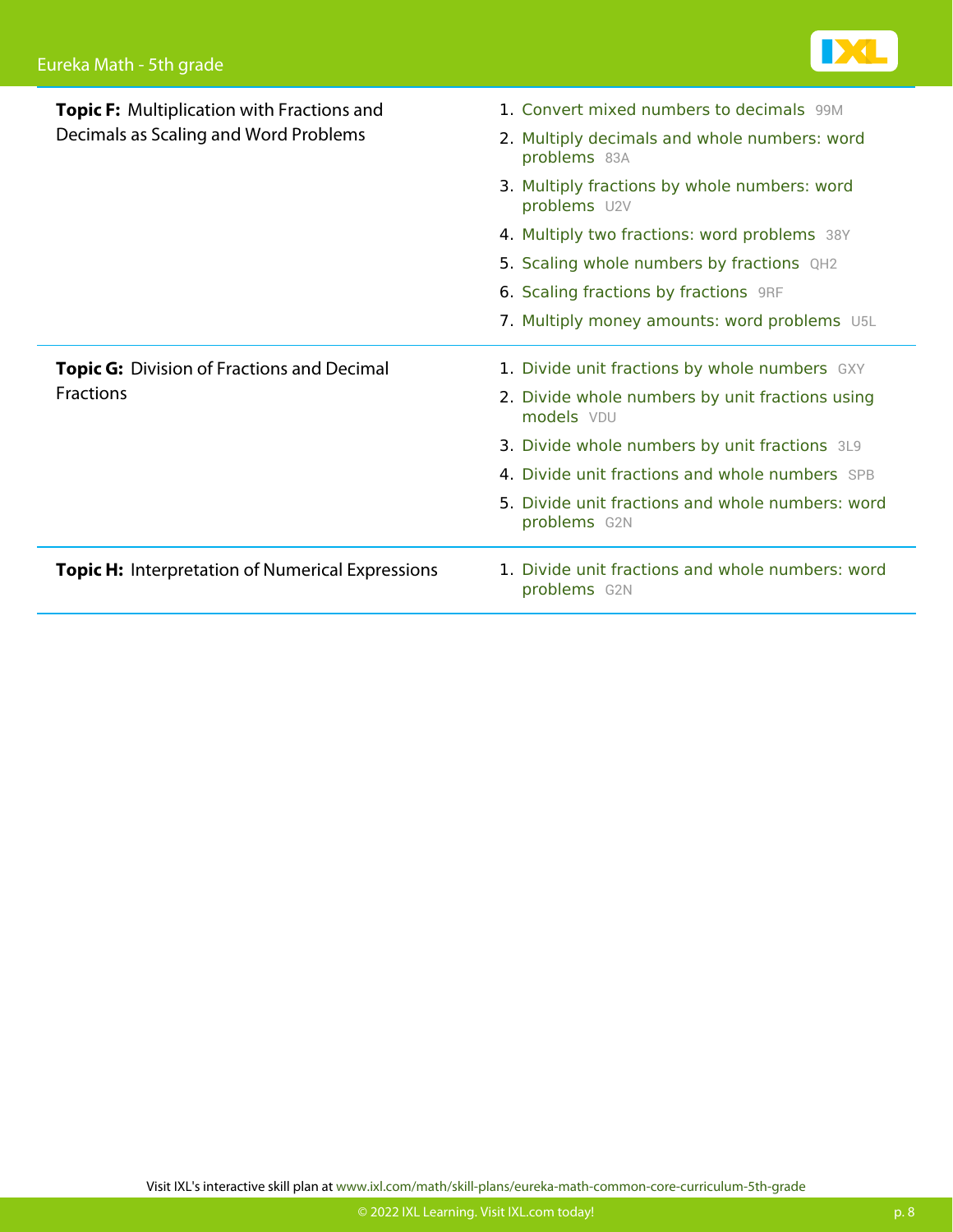

### Addition and Multiplication with Volume and Area

| <b>Textbook section</b>                                                            | <b>IXL skills</b>                                         |
|------------------------------------------------------------------------------------|-----------------------------------------------------------|
| <b>Topic A: Concepts of Volume</b>                                                 | 1. Volume of rectangular prisms made of unit<br>cubes WG8 |
|                                                                                    | 2. Volume of irregular figures made of unit<br>cubes WCE  |
| <b>Topic B:</b> Volume and the Operations of<br><b>Multiplication and Addition</b> | 1. Volume of rectangular prisms made of unit<br>cubes WG8 |
|                                                                                    | 2. Volume of cubes and rectangular prisms TFL             |
| <b>Topic C:</b> Area of Rectangular Figures with                                   | 1. Multiply two fractions 8KV                             |
| <b>Fractional Side Lengths</b>                                                     | 2. Multiply a mixed number by a whole<br>number 604       |
|                                                                                    | 3. Multiply a mixed number by a fraction G7W              |
|                                                                                    | 4. Multiply two mixed numbers P73                         |
|                                                                                    | 5. Area of squares and rectangles E6B                     |
|                                                                                    | 6. Area between two rectangles KTG                        |
|                                                                                    | Also consider                                             |
|                                                                                    | • Area of compound figures YGC                            |
|                                                                                    | • Area and perimeter: word problems MHV                   |
| Topic D: Drawing, Analysis, and Classification of<br><b>Two-Dimensional Shapes</b> | 1. Measure angles with a protractor GSJ                   |
|                                                                                    | 2. Classify quadrilaterals 6ZQ                            |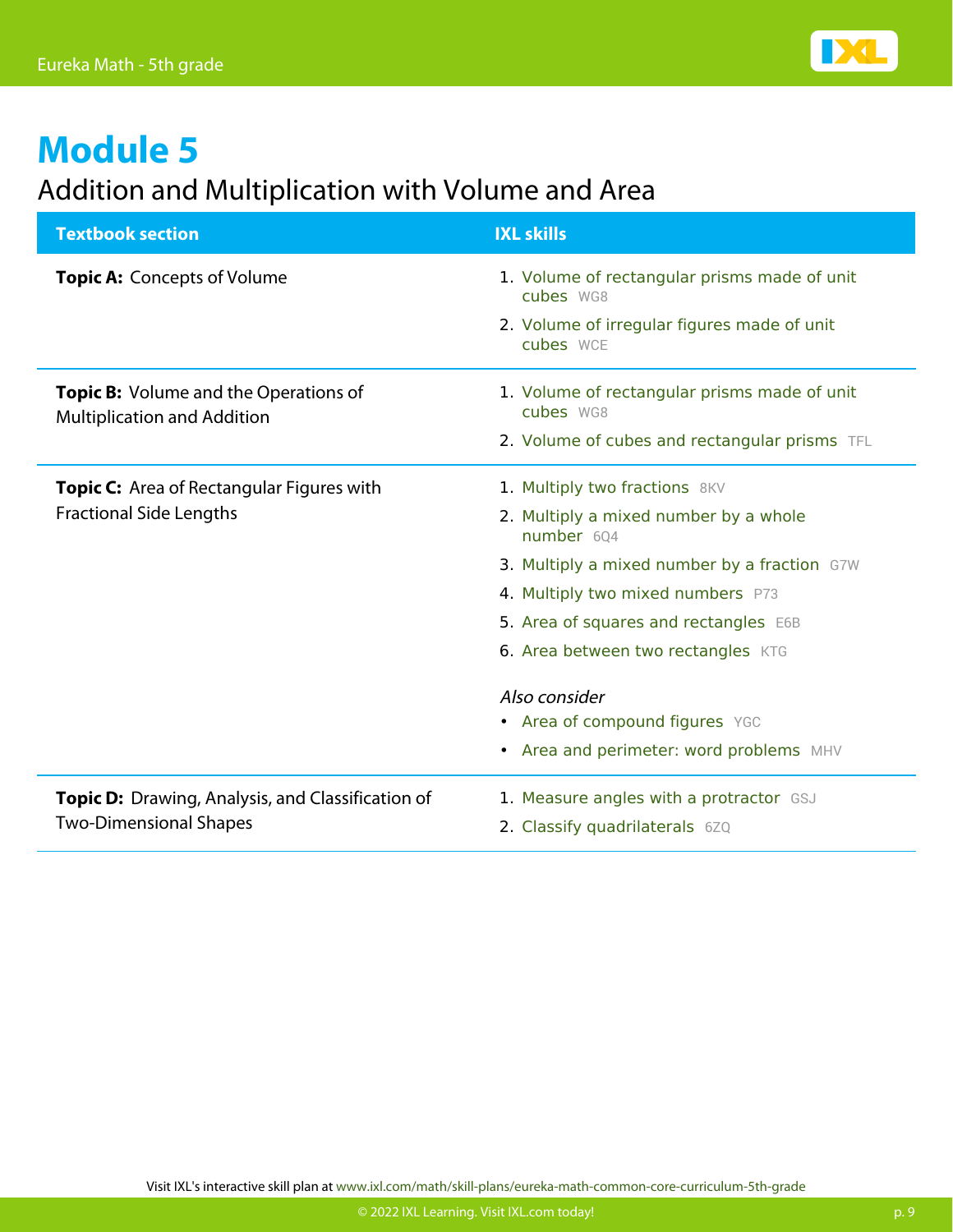

### Problem Solving with the Coordinate Plane

| <b>Textbook section</b>                                                                     | <b>IXL skills</b>                                                                                                                                                                                                                                                                  |
|---------------------------------------------------------------------------------------------|------------------------------------------------------------------------------------------------------------------------------------------------------------------------------------------------------------------------------------------------------------------------------------|
| <b>Topic A: Coordinate Systems</b>                                                          | 1. Decimal number lines DQ2<br>2. Objects on a coordinate plane NTR<br>3. Coordinate planes as maps ZBD<br>4. Parallel, perpendicular, and intersecting<br>lines YLJ<br>Also consider                                                                                              |
|                                                                                             | • Compare decimals on number lines CUF<br>• Graph and compare fractions on number<br>lines RGV<br>• Follow directions on a coordinate plane XQR                                                                                                                                    |
| Topic B: Patterns in the Coordinate Plane and<br><b>Graphing Number Patterns from Rules</b> | 1. Multiplication input/output tables STJ<br>2. Multiplication input/output tables: find the<br>rule ZXB<br>3. Multiply fractions by whole numbers:<br>input/output tables 2KU<br>4. Complete a table from a graph 2WL<br>Also consider<br>• Graph a two-variable relationship QEH |
| <b>Topic C:</b> Drawing Figures in the Coordinate Plane                                     | 1. Parallel, perpendicular, and intersecting<br>lines YLJ<br>2. Line symmetry ZBX                                                                                                                                                                                                  |
| Topic D: Problem Solving in the Coordinate Plane                                            | 1. Interpret line graphs UFX<br>2. Create line graphs KFZ                                                                                                                                                                                                                          |
| Topic E: Multi-Step Word Problems                                                           | 1. Write numerical expressions: two<br>operations 8ME<br>2. Evaluate numerical expressions Z5N<br>3. Multi-step word problems Z76<br>4. Word problems with extra or missing<br>information 9KF                                                                                     |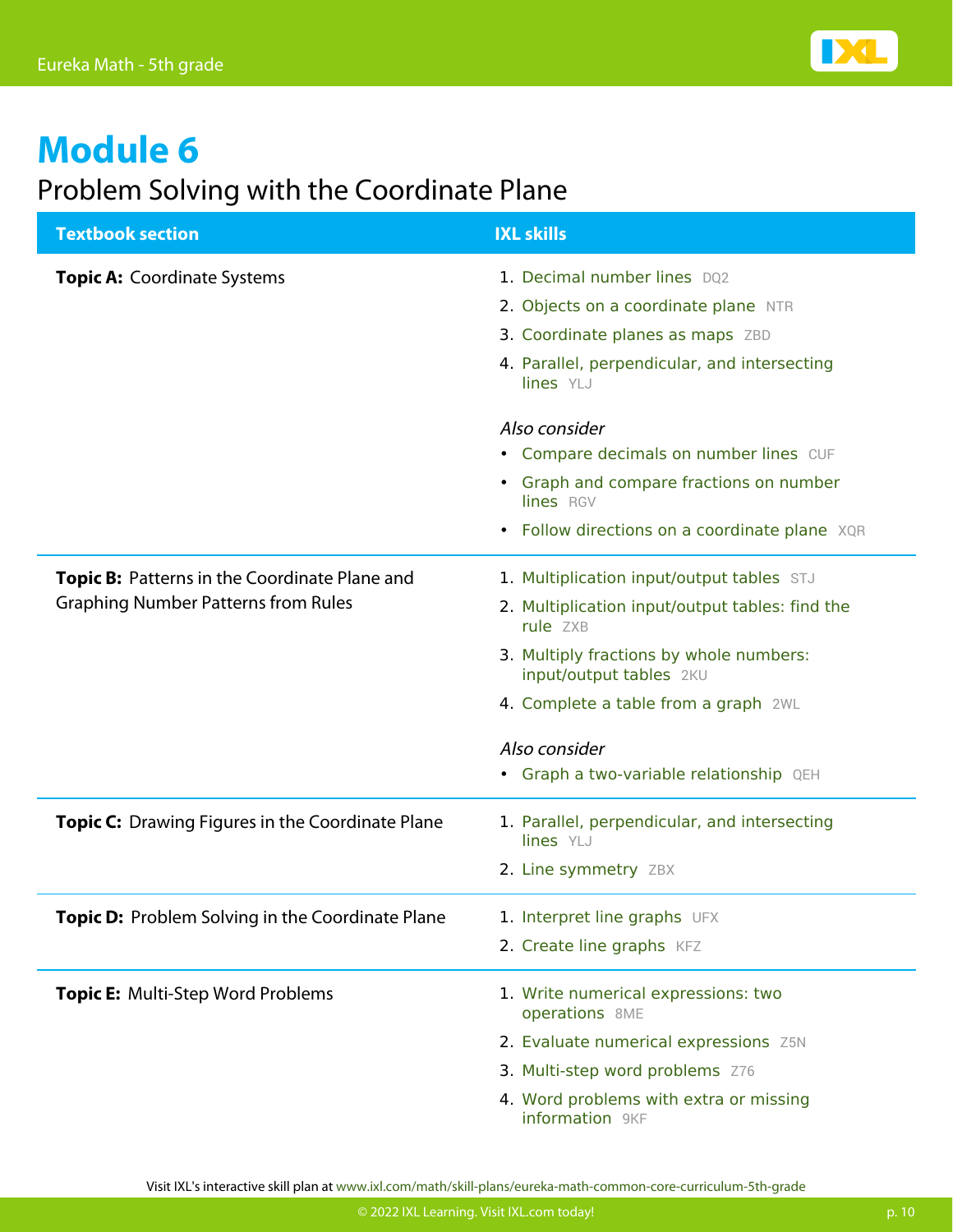

5. [Guess-and-check problems](https://www.ixl.com/math/grade-5/guess-and-check-problems) [DRJ](https://www.ixl.com/math/grade-5/guess-and-check-problems)

### Also consider

• [Find the order](https://www.ixl.com/math/grade-5/find-the-order) [G2C](https://www.ixl.com/math/grade-5/find-the-order)

**Topic F:** The Years In Review: A Reflection on A Story of Units

- 1. [Multiplication patterns over increasing place](https://www.ixl.com/math/grade-5/multiplication-patterns-over-increasing-place-values) [values](https://www.ixl.com/math/grade-5/multiplication-patterns-over-increasing-place-values) [BCK](https://www.ixl.com/math/grade-5/multiplication-patterns-over-increasing-place-values)
- 2. [Multiply numbers ending in zeroes](https://www.ixl.com/math/grade-5/multiply-numbers-ending-in-zeroes) [3V9](https://www.ixl.com/math/grade-5/multiply-numbers-ending-in-zeroes)
- 3. [Multiply 2-digit numbers by 2-digit numbers](https://www.ixl.com/math/grade-5/multiply-2-digit-numbers-by-2-digit-numbers) [LLJ](https://www.ixl.com/math/grade-5/multiply-2-digit-numbers-by-2-digit-numbers)
- 4. [Multiply 2-digit numbers by 3-digit numbers](https://www.ixl.com/math/grade-5/multiply-2-digit-numbers-by-3-digit-numbers) [JHB](https://www.ixl.com/math/grade-5/multiply-2-digit-numbers-by-3-digit-numbers)
- 5. [Divide 2-digit and 3-digit numbers by 2-digit](https://www.ixl.com/math/grade-5/divide-2-digit-and-3-digit-numbers-by-2-digit-numbers) [numbers](https://www.ixl.com/math/grade-5/divide-2-digit-and-3-digit-numbers-by-2-digit-numbers) [HMA](https://www.ixl.com/math/grade-5/divide-2-digit-and-3-digit-numbers-by-2-digit-numbers)
- 6. [Add decimal numbers](https://www.ixl.com/math/grade-5/add-decimal-numbers) [BDX](https://www.ixl.com/math/grade-5/add-decimal-numbers)
- 7. [Subtract decimal numbers](https://www.ixl.com/math/grade-5/subtract-decimal-numbers) [SC8](https://www.ixl.com/math/grade-5/subtract-decimal-numbers)
- 8. [Multiply a decimal by a one-digit whole](https://www.ixl.com/math/grade-5/multiply-a-decimal-by-a-one-digit-whole-number) [number](https://www.ixl.com/math/grade-5/multiply-a-decimal-by-a-one-digit-whole-number) [XNY](https://www.ixl.com/math/grade-5/multiply-a-decimal-by-a-one-digit-whole-number)
- 9. [Multiply two decimals: products up to](https://www.ixl.com/math/grade-5/multiply-two-decimals-products-up-to-hundredths) [hundredths](https://www.ixl.com/math/grade-5/multiply-two-decimals-products-up-to-hundredths) [FLL](https://www.ixl.com/math/grade-5/multiply-two-decimals-products-up-to-hundredths)
- 10. [Convert between improper fractions and mixed](https://www.ixl.com/math/grade-5/convert-between-improper-fractions-and-mixed-numbers) [numbers](https://www.ixl.com/math/grade-5/convert-between-improper-fractions-and-mixed-numbers) [B7X](https://www.ixl.com/math/grade-5/convert-between-improper-fractions-and-mixed-numbers)
- 11. [Multiply fractions by whole numbers I](https://www.ixl.com/math/grade-5/multiply-fractions-by-whole-numbers) [QFQ](https://www.ixl.com/math/grade-5/multiply-fractions-by-whole-numbers)
- 12. [Multiply fractions by whole numbers II](https://www.ixl.com/math/grade-5/multiply-fractions-by-whole-numbers-ii) [69L](https://www.ixl.com/math/grade-5/multiply-fractions-by-whole-numbers-ii)
- 13. [Multiply two fractions](https://www.ixl.com/math/grade-5/multiply-two-fractions) [8KV](https://www.ixl.com/math/grade-5/multiply-two-fractions)
- 14. [Divide unit fractions by whole numbers](https://www.ixl.com/math/grade-5/divide-unit-fractions-by-whole-numbers) [GXY](https://www.ixl.com/math/grade-5/divide-unit-fractions-by-whole-numbers)
- 15. [Divide whole numbers by unit fractions](https://www.ixl.com/math/grade-5/divide-whole-numbers-by-unit-fractions) [3L9](https://www.ixl.com/math/grade-5/divide-whole-numbers-by-unit-fractions)
- 16. [Add and subtract money amounts](https://www.ixl.com/math/grade-5/add-and-subtract-money-amounts) [A8R](https://www.ixl.com/math/grade-5/add-and-subtract-money-amounts)
- 17. [Parallel, perpendicular, and intersecting](https://www.ixl.com/math/grade-5/parallel-perpendicular-and-intersecting-lines) [lines](https://www.ixl.com/math/grade-5/parallel-perpendicular-and-intersecting-lines) [YLJ](https://www.ixl.com/math/grade-5/parallel-perpendicular-and-intersecting-lines)
- 18. [Types of angles](https://www.ixl.com/math/grade-5/types-of-angles) [RGW](https://www.ixl.com/math/grade-5/types-of-angles)
- 19. [Measure angles with a protractor](https://www.ixl.com/math/grade-5/measure-angles-with-a-protractor) [GSJ](https://www.ixl.com/math/grade-5/measure-angles-with-a-protractor)
- 20. [Classify quadrilaterals](https://www.ixl.com/math/grade-5/classify-quadrilaterals) [6ZQ](https://www.ixl.com/math/grade-5/classify-quadrilaterals)
- 21. [Volume of rectangular prisms made of unit](https://www.ixl.com/math/grade-5/volume-of-rectangular-prisms-made-of-unit-cubes) [cubes](https://www.ixl.com/math/grade-5/volume-of-rectangular-prisms-made-of-unit-cubes) [WG8](https://www.ixl.com/math/grade-5/volume-of-rectangular-prisms-made-of-unit-cubes)
- 22. [Volume of cubes and rectangular prisms](https://www.ixl.com/math/grade-5/volume-of-cubes-and-rectangular-prisms) [TFL](https://www.ixl.com/math/grade-5/volume-of-cubes-and-rectangular-prisms)

### Also consider

- [Compare decimal numbers](https://www.ixl.com/math/grade-5/compare-decimal-numbers) [NSG](https://www.ixl.com/math/grade-5/compare-decimal-numbers)
- [Least common denominator](https://www.ixl.com/math/grade-5/least-common-denominator) [R7P](https://www.ixl.com/math/grade-5/least-common-denominator)
- [Parallel sides in quadrilaterals](https://www.ixl.com/math/grade-5/parallel-sides-in-quadrilaterals) [AJV](https://www.ixl.com/math/grade-5/parallel-sides-in-quadrilaterals)
- [Identify three-dimensional figures](https://www.ixl.com/math/grade-5/identify-three-dimensional-figures) [HSR](https://www.ixl.com/math/grade-5/identify-three-dimensional-figures)